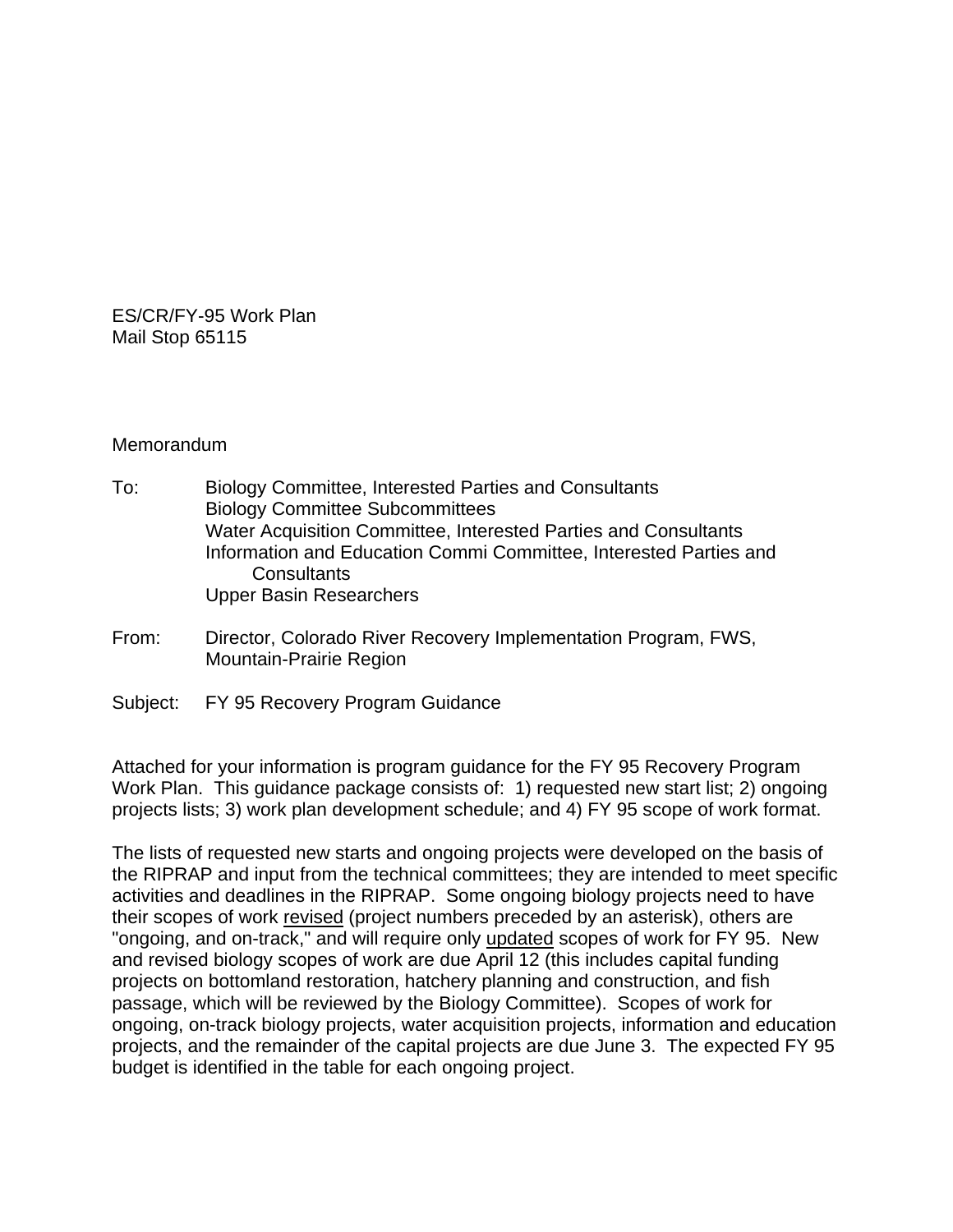The format for FY 95 scopes of work is similar to last year's with two additions: a) the relationship of the project to the RIPRAP and b) the principal investigator's past performance on this or similar projects. For ongoing projects, please identify scopes of work by the FY 94 project number; leave the project number blank for new projects.

I apologize for the delay in providing this year's guidance. If you have questions or concerns, please call Angela Kantola or myself at 303/236-2985.

## **Attachments**

cc: Management Committee, Consultants, and Interested Parties

bcc: ES/CR file, circ rf, rf

cr/:kjw:June 29, 2009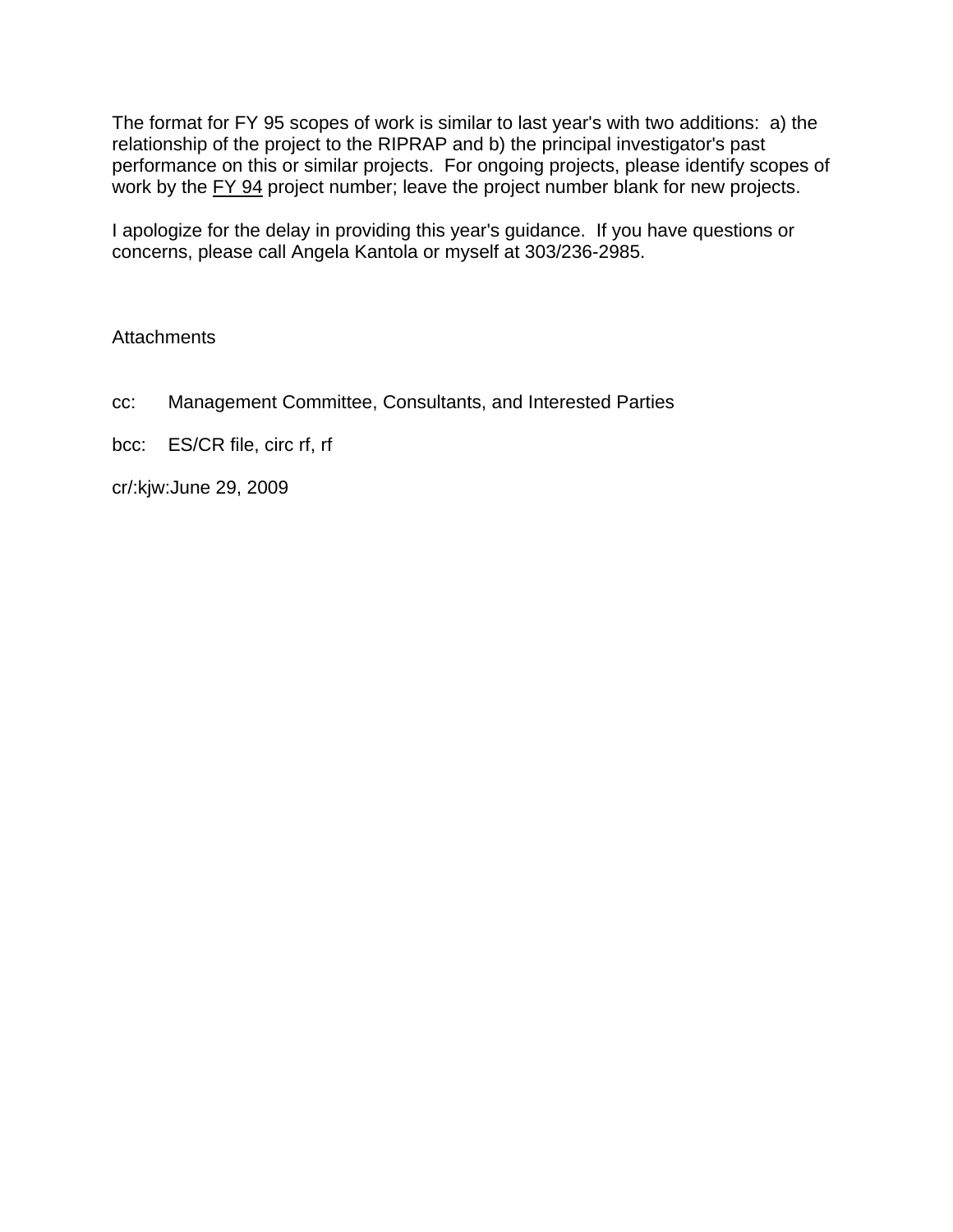# **FY 95 NEW STARTS**

### (Project completion dates shown in parentheses)

Develop initial recommendations and an implementation schedule for reducing negative impacts of problem nonnative fishes (including sportfish). (3/95) This will be based on the findings of Utah's FY 93 nonnative fish management study (report expected Spring '94).

Evaluate sportfish management actions in the Upper Basin and determine how to reduce negative impacts on endangered fishes (95). (The RIPRAP emphasizes the following potential nonnative fish sources: Elkhead Reservoir, Duchesne River, Kenney Reservoir, and McPhee Reservoir.)

Assess the impacts of angling mortality on endangered fishes in the Colorado River in the Grand Valley and in Black Rocks, and in the Gunnison River below Redlands Diversion Dam. (95-96)

Implement the Nonnative Fish Stocking Procedures including any necessary staff support, floodplain mapping, case-by-case review of nonnative fish stocking plans, and promulgation and implementation of regulations on stocking by the aquaculture industry. (95)

Assess impacts of electrofishing through field studies using: a) portable x-ray of fish captured during ongoing Recovery Program electrofishing activities; or b) pond experiments with surplus hatchery raised endangered fish. Make recommendations for minimizing electrofishing injury in Recovery Program studies. (95)

Implement expanded Recovery Program staffing plan to improve Program effectiveness. (95--)

Begin synthesizing results of the Flaming Gorge and Aspinall studies and developing management recommendations. (through 97)

Evaluate the importance of Little Snake River flows and habitat to endangered fish (6/95); develop a management action (work) plan to identify flow recommendations and restoration needs (10/95).

Develop White River flow recommendations (based on the work plan Utah is developing in FY 94). (95-97)

Assess and make recommendations for fish passage at Taylor Draw Dam on the White River. (12/95)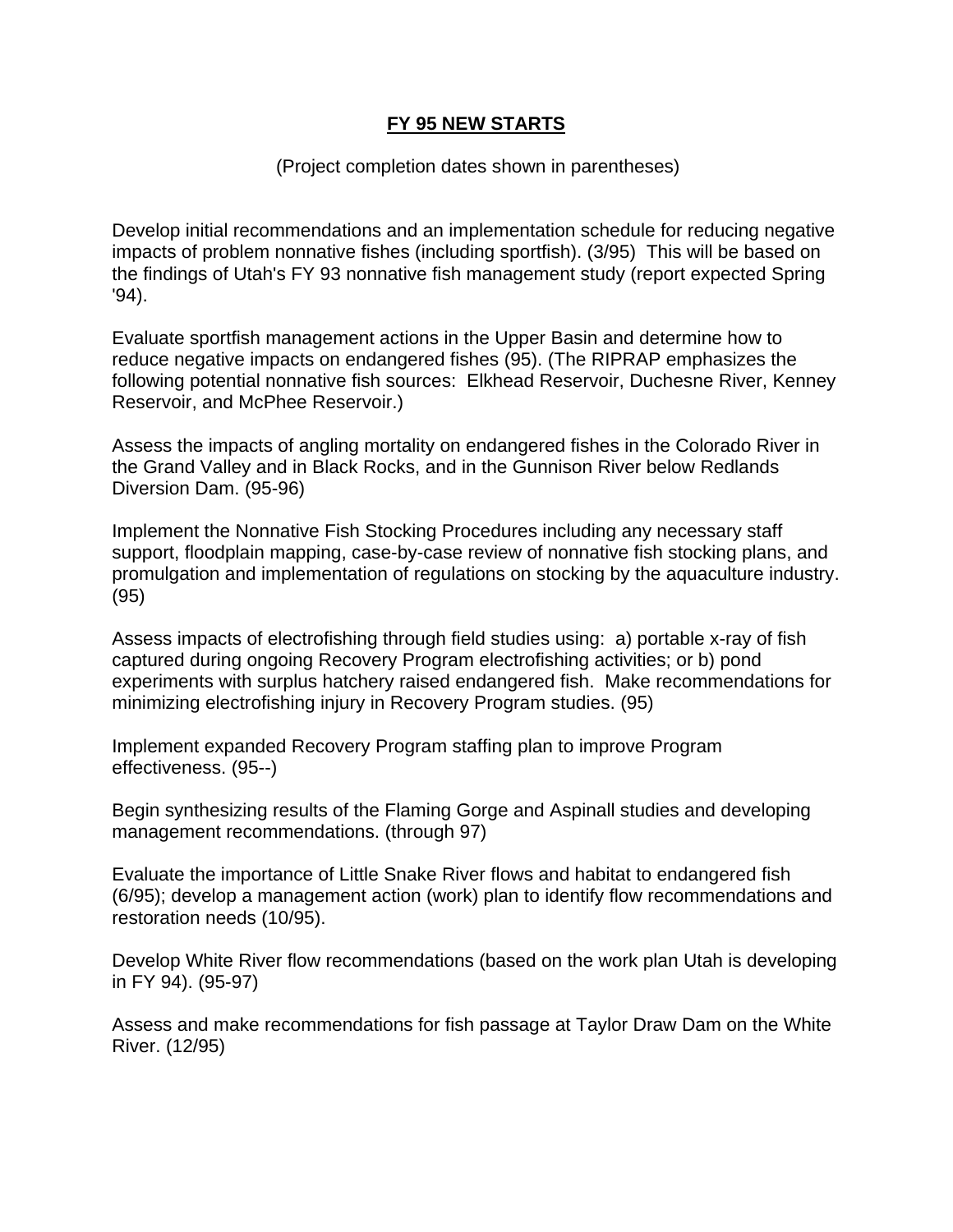Assess/make recommendations regarding passage at the Hartland diversion on the Gunnison River. (9/95)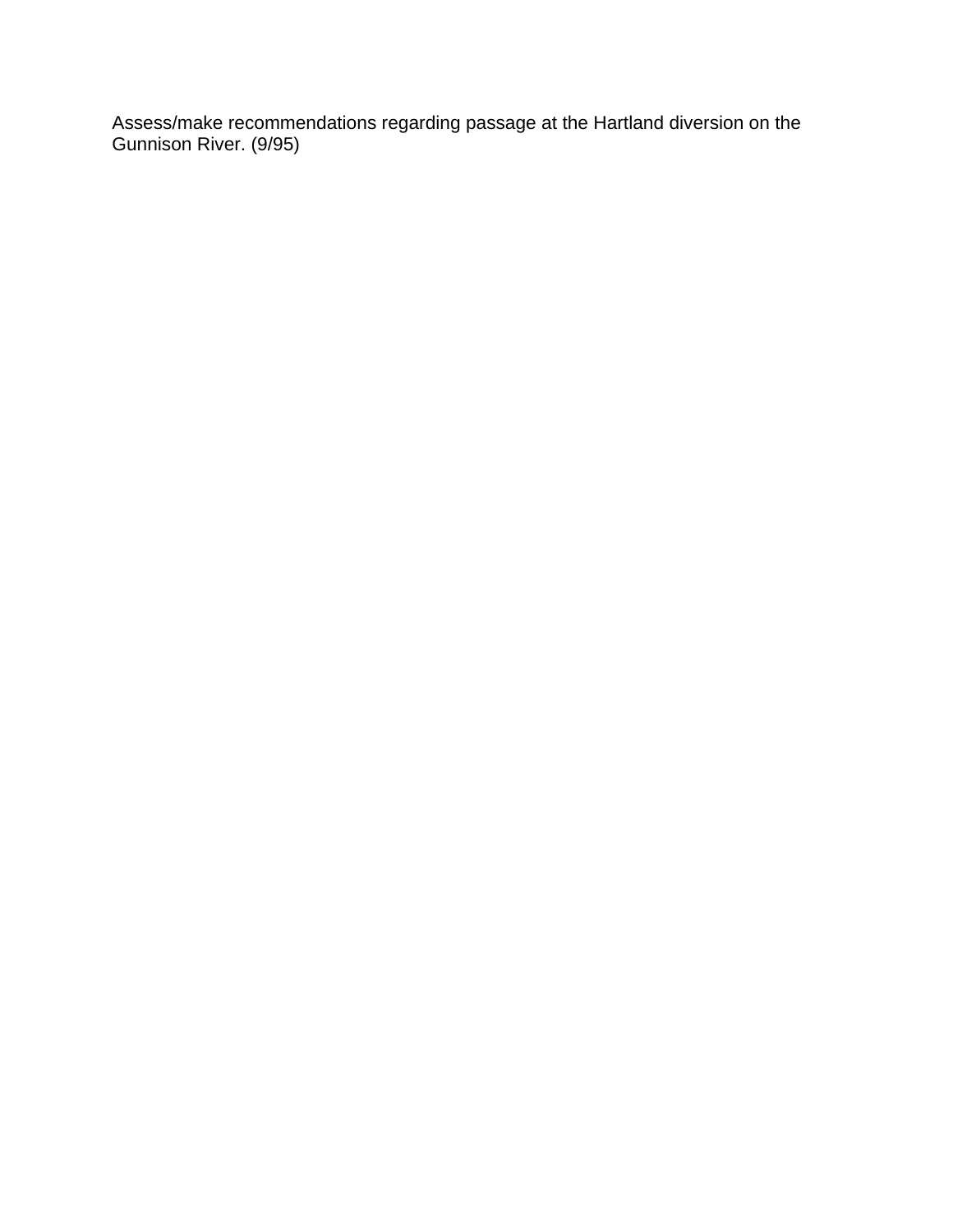# **FY 95 ONGOING PROJECTS**

| PROJ.# | <b>LEAD</b>            | <b>ACTIVITY</b>                                                                                                                                 | 95 BUDGET  | <b>RIPRAP</b><br><b>DATE</b> | <b>FUND</b><br><b>SOURC</b><br>Е |
|--------|------------------------|-------------------------------------------------------------------------------------------------------------------------------------------------|------------|------------------------------|----------------------------------|
|        |                        | <b>WATER ACQUISITION ACTIVITIES</b>                                                                                                             |            |                              |                                  |
| 10     | <b>CWCB</b>            | Compact allocation and flow protection                                                                                                          | 0.0        | ongoing                      |                                  |
| 9      | <b>FWS/WAC</b>         | Water rights acquisition consultant                                                                                                             | up to 40.0 | ongoing                      | S7                               |
|        | <b>BR</b>              | Operation of Flaming Gorge to provide summer and fall flows<br>and winter and spring test flows.                                                | 0.0        | thru 97                      |                                  |
| 11     | UT                     | Legal protection of summer and fall flow releases from<br><b>Flaming Gorge</b>                                                                  | 0.0        | 11/94                        |                                  |
|        | CO                     | Accept initial Yampa River flow recommendations above and<br>below the Little Snake River                                                       | 0.0        | 12/94                        |                                  |
| CAP-8  |                        | Steamboat Lake water lease (2000 af)                                                                                                            | 32.0       | 94-98                        | <b>FY88</b>                      |
|        | <b>CWCB</b>            | Colorado River water availability studies, Rifle to Roller Dam<br>and Roller Dam to 15-Mile Reach                                               | 0.0        | 94-96                        |                                  |
|        | <b>CWCB</b>            | Accept October-June flow recommendations                                                                                                        | 0.0        | 1/95                         |                                  |
|        | <b>BR/CWCB/F</b><br>WS | Ruedi water releases                                                                                                                            | 0.0        | thru<br>12/95                |                                  |
|        |                        | Evaluate options for uncommitted Ruedi water                                                                                                    | 0.0        | 12/94                        |                                  |
|        | <b>CWCB</b>            | Initial appropriations for flows up to flow recommendation,<br>irrigation season return flows, non-irrigation season<br>hydropower return flows | 0.0        | 12/94                        |                                  |
| 8      | <b>FWS/CO</b>          | Operation and maintenance of gages as necessary to monitor<br>instream flows                                                                    |            | ongoing                      | S7                               |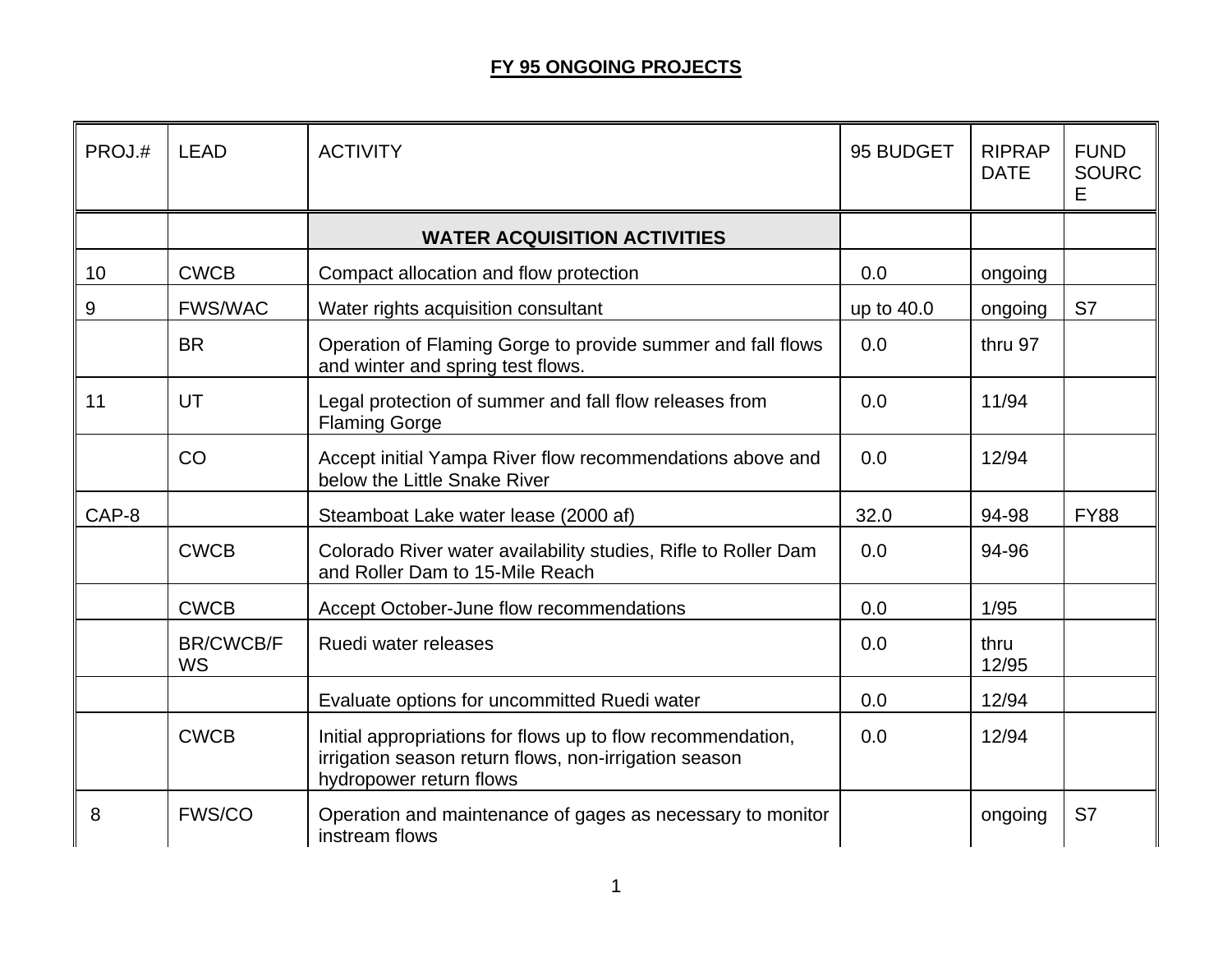| PROJ.# | <b>LEAD</b>   | <b>ACTIVITY</b>                                                                                                                                                                                                                                                                                                                                 | 95 BUDGET    | <b>RIPRAP</b><br><b>DATE</b>                     | <b>FUND</b><br><b>SOURC</b><br>Е |
|--------|---------------|-------------------------------------------------------------------------------------------------------------------------------------------------------------------------------------------------------------------------------------------------------------------------------------------------------------------------------------------------|--------------|--------------------------------------------------|----------------------------------|
|        |               | 15-Mile Reach gage operation and maintenance                                                                                                                                                                                                                                                                                                    | 3.8          |                                                  |                                  |
|        | <b>BR</b>     | Aspinall supplemental releases                                                                                                                                                                                                                                                                                                                  | 0.0          | thru<br>9/97                                     |                                  |
|        | <b>BR</b>     | Deliver Aspinall research flows                                                                                                                                                                                                                                                                                                                 | 0.0          | thru<br>9/97                                     |                                  |
|        | <b>BR</b>     | Protect Aspinall research flows                                                                                                                                                                                                                                                                                                                 | 0.0          | 4/95                                             |                                  |
|        | <b>BR</b>     | <b>Deliver Paonia flows</b>                                                                                                                                                                                                                                                                                                                     | 0.0          | ongoing                                          |                                  |
|        | <b>BR</b>     | File to change water right (Aspinall), if needed                                                                                                                                                                                                                                                                                                | 0.0          | 12/94                                            |                                  |
|        |               | <b>BIOLOGICAL STUDIES</b>                                                                                                                                                                                                                                                                                                                       |              |                                                  |                                  |
| $*27$  | <b>BR/FWS</b> | Conduct Gila taxonomy studies: (project coordinator part-time<br>only)<br>morph./allozyme wrap-up<br>mtDNA analysis                                                                                                                                                                                                                             | 5.0<br>120.0 | 10/94<br>thru 96                                 | ann<br>ann, BR                   |
| $*31$  | <b>FWS</b>    | Conduct chemoreception studies                                                                                                                                                                                                                                                                                                                  | 90.2         | thru 00                                          | ann                              |
| $*28$  | <b>FWS</b>    | Propagation/genetics coordination<br>Secure genetic stocks in refugia (FWS/states)<br>RBS - Upper Green, Co. R. arm of L. Powell, Upper<br>Co. R. above Westwater<br><b>BTC - Lake Mohave</b><br><b>HBC - Black Rocks, Westwater</b><br>CSF - Upper Co. R. above Westwater<br>Identify fish needs, produce Annual Propagation Operation<br>Plan | 100.0        | ongoing<br>94-95<br>94-95<br>95<br>95<br>ongoing | ann                              |
| 25     | UT            | Develop basinwide bonytail reintroduction plan                                                                                                                                                                                                                                                                                                  | 50.0         | 12/94                                            | ann                              |
| $*29$  | <b>FWS/CO</b> | Operate and maintain propagation facilities at Ouray,                                                                                                                                                                                                                                                                                           | 411.0        | ongoing                                          | ann, FW                          |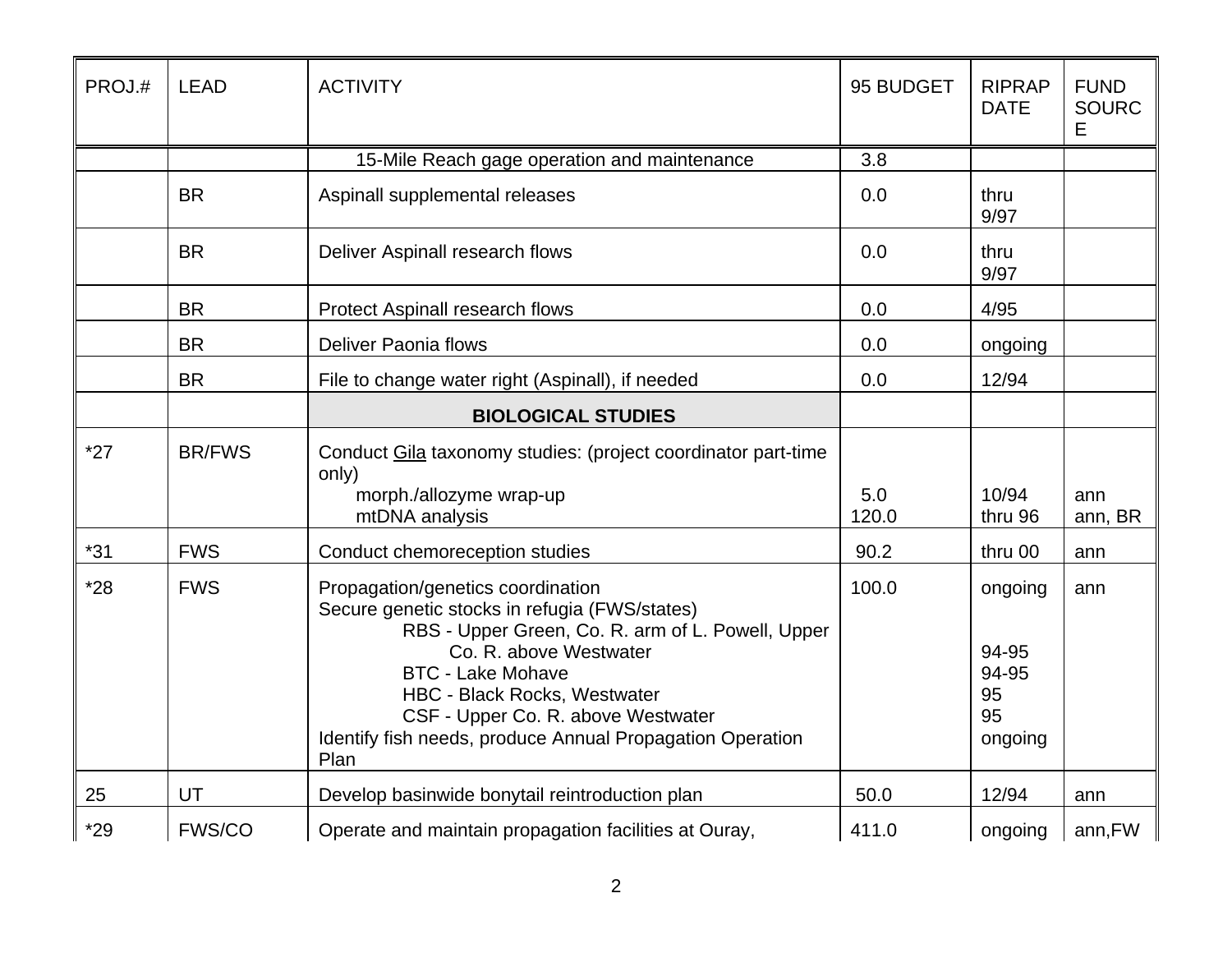| PROJ.#                                                                 | <b>LEAD</b>                                                                                           | <b>ACTIVITY</b>                                                                                                                                                                                                                                                                                                                                        | 95 BUDGET                                                                    | <b>RIPRAP</b><br><b>DATE</b>                                                                                          | <b>FUND</b><br><b>SOURC</b><br>Е |
|------------------------------------------------------------------------|-------------------------------------------------------------------------------------------------------|--------------------------------------------------------------------------------------------------------------------------------------------------------------------------------------------------------------------------------------------------------------------------------------------------------------------------------------------------------|------------------------------------------------------------------------------|-----------------------------------------------------------------------------------------------------------------------|----------------------------------|
|                                                                        |                                                                                                       | Horsethief, and Bellvue                                                                                                                                                                                                                                                                                                                                |                                                                              |                                                                                                                       | $\overline{S}$                   |
| $*22$                                                                  | FWS/CO/UT                                                                                             | Conduct interagency standardized management program<br>Channel monitoring<br><b>Implement Stanford's recommendations</b>                                                                                                                                                                                                                               | 137.1<br>20.0                                                                | ongoing                                                                                                               | ann                              |
| 16                                                                     | <b>FWS</b>                                                                                            | Conduct database management program                                                                                                                                                                                                                                                                                                                    | 26.6                                                                         | ongoing                                                                                                               | ann                              |
| $\star$                                                                | CO/UT/FWS                                                                                             | Develop interim management objectives (IMO's) for each<br>species and presumptive stock                                                                                                                                                                                                                                                                |                                                                              | 9/95                                                                                                                  | ann                              |
| $\star$                                                                | <b>FWS</b>                                                                                            | Implement peer review process                                                                                                                                                                                                                                                                                                                          |                                                                              | ongoing                                                                                                               | ann                              |
| $*19$                                                                  | <b>FWS</b>                                                                                            | Provide hydrology support (temp. data, gages, water rights<br>acq., Aspinall, and Flaming Gorge)                                                                                                                                                                                                                                                       | 50.0                                                                         | ongoing                                                                                                               | ann                              |
| 15                                                                     | LFL                                                                                                   | Larval fish identification (in support of Aspinall and ISMP<br>studies)                                                                                                                                                                                                                                                                                | 68.2                                                                         | ongoing                                                                                                               | ann                              |
| $*32 - 41$<br>32<br>33<br>34<br>35<br>36<br>37<br>38<br>39<br>40<br>41 | <b>BR/UT/FWS</b><br>UT/LFL<br>UT<br><b>FWS/LFL</b><br>UT<br><b>FWS</b><br>UT<br>UT<br>UT<br>LFL<br>UT | <b>Conduct Flaming Gorge studies</b><br><b>CSF REPRO. &amp; LARVAL ASSMT</b><br><b>GREEN R. CSF NURSERY HAB.</b><br>RBS SPAWNING, LARVAL DIST<br><b>CSF OVERWINTER SURVIVAL</b><br>WINTER/SPRING FLOW EFF.<br>FG ROLE IN AQ. HAB. CHNG.<br>POTENTIAL RBS & CSF SPAWN<br>GILA & CSF REPRO. & RECRU<br>EVAL. OF UPPER GREEN R.<br>FLOW & ICE EFF. ON CSF | 98.0<br>79.4<br>46.7<br>27.8<br>57.0<br>27.5<br>15.0<br>63.0<br>37.0<br>42.0 | thru 97<br>thru 95<br>thru 96<br>thru 96<br>thru 95<br>thru 96<br>thru 96<br>thru 95<br>thru 96<br>thru 96<br>thru 96 | ann                              |
|                                                                        | <b>NPS</b>                                                                                            | Evaluate fish community changes in the Yampa River                                                                                                                                                                                                                                                                                                     |                                                                              | 94-95                                                                                                                 | <b>NPS</b>                       |
|                                                                        | <b>FWS</b>                                                                                            | Identify flow recommendations for the Duchesne River                                                                                                                                                                                                                                                                                                   |                                                                              | 94-95                                                                                                                 | <b>FWS</b>                       |
| $*24$                                                                  | UT                                                                                                    | Identify the most damaging nonnative fishes the                                                                                                                                                                                                                                                                                                        | 42.0                                                                         | 94-95                                                                                                                 | ann                              |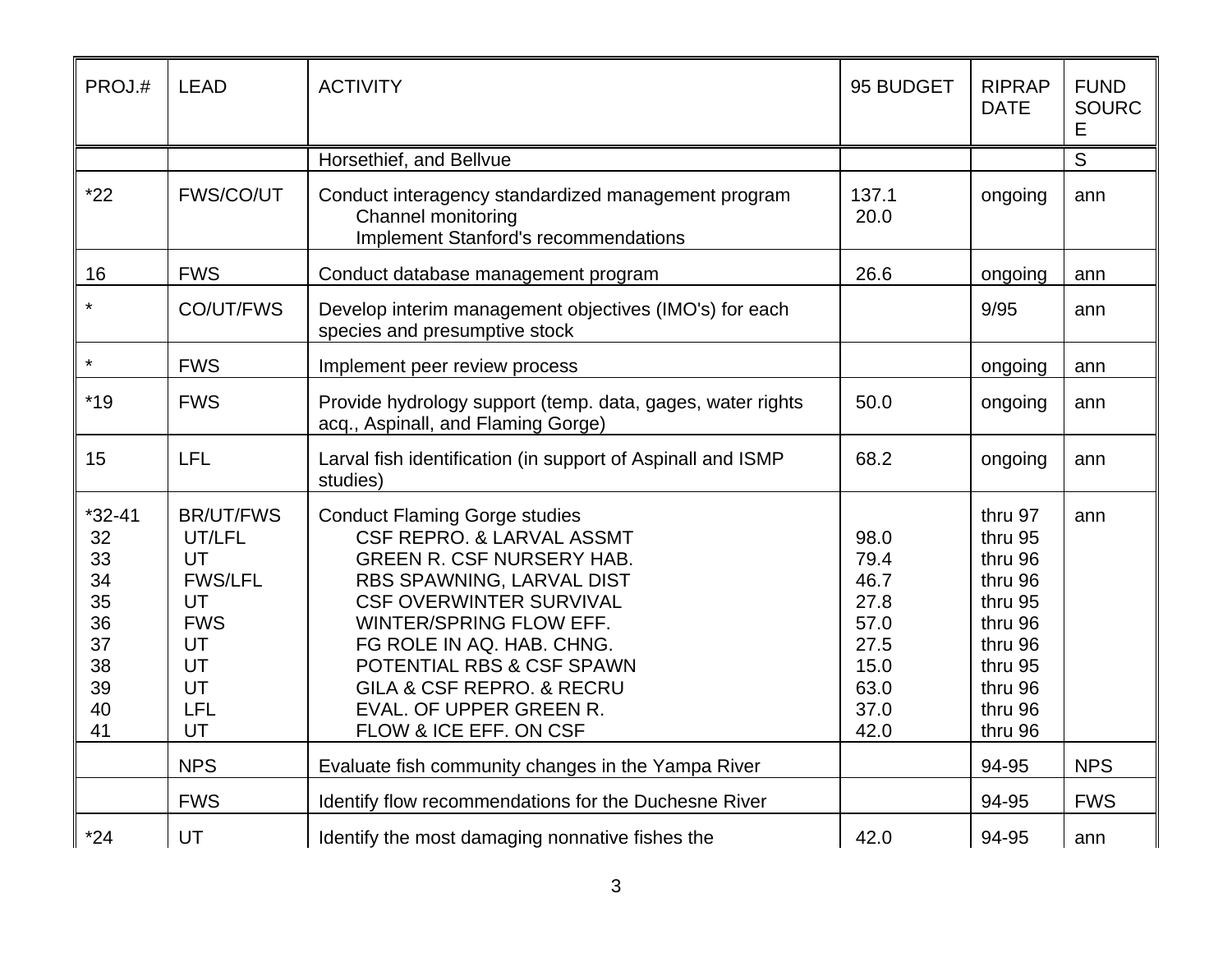| PROJ.#                           | <b>LEAD</b>                                                           | <b>ACTIVITY</b>                                                                                                                                                                                                                                                                                                                                                        | 95 BUDGET                                     | <b>RIPRAP</b><br><b>DATE</b>                                   | <b>FUND</b><br><b>SOURC</b><br>E. |
|----------------------------------|-----------------------------------------------------------------------|------------------------------------------------------------------------------------------------------------------------------------------------------------------------------------------------------------------------------------------------------------------------------------------------------------------------------------------------------------------------|-----------------------------------------------|----------------------------------------------------------------|-----------------------------------|
|                                  |                                                                       | Duchesne/Green River confluence; assess options to control<br>negative interactions                                                                                                                                                                                                                                                                                    |                                               |                                                                |                                   |
|                                  | <b>CDOW</b>                                                           | Final report on escapement of nonnative fish from Kenney<br>Reservoir                                                                                                                                                                                                                                                                                                  |                                               | 94-95                                                          | <b>CDOW</b>                       |
| $*43-48$                         | BR/CO/UT/<br><b>FWS</b>                                               | <b>Conduct Aspinall studies</b>                                                                                                                                                                                                                                                                                                                                        |                                               | thru 97                                                        | ann                               |
| 43<br>44<br>45<br>46<br>47<br>48 | CO/UT<br>UT/FWS<br><b>FWS/UT</b><br>UT<br><b>FWS/BR</b><br><b>FWS</b> | FLOW EFF. ON LARVAL CSF<br>FLOW EFF. ON NURS. HAB.<br>FLOW EFF. ON YOY CSF,<br>FLOW EFF. ON HBC IN WW<br>GUNN. R. HABITAT QUANT.<br>FLOW/GEOMORPH. FOOD WEB                                                                                                                                                                                                            | 97.0<br>70.0<br>25.0<br>42.0<br>20.0<br>147.1 | thru 97<br>thru 97<br>thru 96<br>thru 96<br>thru 96<br>thru 97 |                                   |
| $*50$                            | <b>FWS</b>                                                            | Monitor experimental reintroduction of razorback sucker in<br>the Colorado and Gunnison rivers; make recommendations<br>regarding further augmentation                                                                                                                                                                                                                 | 35.5                                          | 94-<br>12/95                                                   | ann                               |
| 18                               | CO                                                                    | Monitor Upper Colorado River fish community; develop<br>management action plan; make recommendation for<br>razorback and squawfish augmentation                                                                                                                                                                                                                        | 22.0                                          | 94-<br>12/95                                                   | ann                               |
|                                  | <b>NPS</b>                                                            | Determine squawfish larval drift into Lake Powell                                                                                                                                                                                                                                                                                                                      |                                               | 94-95                                                          | <b>NPS</b>                        |
|                                  |                                                                       | <b>CAPITAL PROJECTS</b>                                                                                                                                                                                                                                                                                                                                                |                                               |                                                                |                                   |
|                                  |                                                                       | FLOODED BOTTOMLAND RESTORATION                                                                                                                                                                                                                                                                                                                                         |                                               |                                                                |                                   |
| $*$ CAP-6                        | BR/FWS/UT/<br>CO                                                      | Implement conceptual flooded bottomland restoration<br>management plans for Escalante Ranch (Green R.), Old<br>Charlie Wash (Green R.), Scott Matheson site (Colo. R.),<br>15-Mile Reach site (Color R.), and Escalante State Wildlife<br>Area (Gunn. R.) or other priority areas determined through<br>the flooded bottomland inventory. Specific activities include: | 900.0                                         | $94 -$                                                         | <b>CAP</b>                        |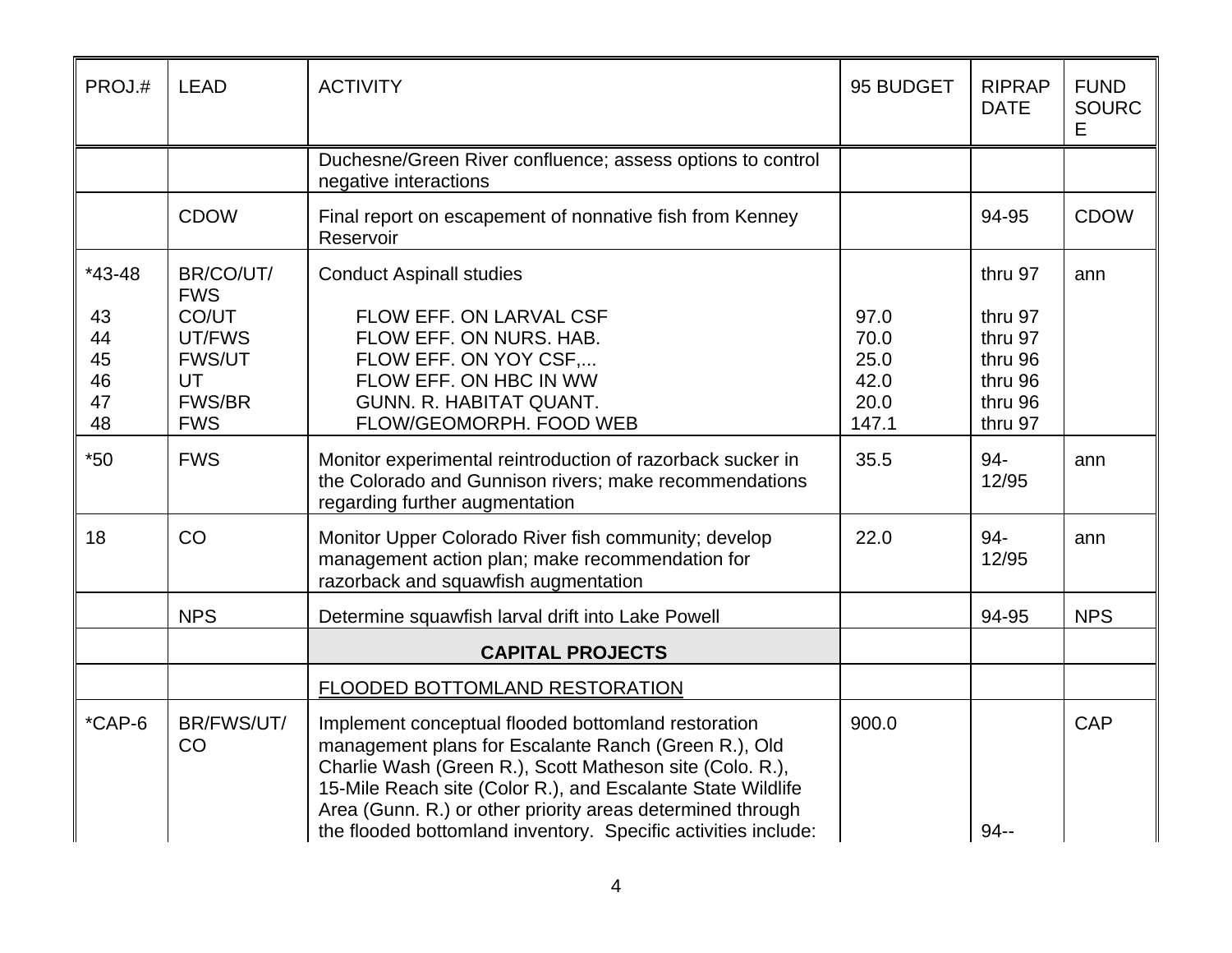| PROJ.#              | <b>LEAD</b>   | <b>ACTIVITY</b>                                                                                                                                                                                                                                                                                                                                                                                               | 95 BUDGET | <b>RIPRAP</b><br><b>DATE</b> | <b>FUND</b><br><b>SOURC</b><br>Е |
|---------------------|---------------|---------------------------------------------------------------------------------------------------------------------------------------------------------------------------------------------------------------------------------------------------------------------------------------------------------------------------------------------------------------------------------------------------------------|-----------|------------------------------|----------------------------------|
|                     |               | a. Monitor and evaluate success of Old Charlie Wash<br>flooded bottomland restoration<br>b. Green River Escalante flooded bottomland site -<br>activities depend on outcome of FY 94 contaminant<br>studies<br>c. Begin construction to restore flooded bottomland<br>habitat at Scott Matheson site<br>d. Gain access at Gunnison River Escalante State<br>Wildlife Area flooded bottomland restoration site |           | 95-4/98<br>9/95              |                                  |
|                     |               | <b>HATCHERY</b>                                                                                                                                                                                                                                                                                                                                                                                               |           |                              |                                  |
| $*CAP-2,$<br>*CAP-7 |               | Ouray, Craig, and Wahweap design and construction<br>activities                                                                                                                                                                                                                                                                                                                                               | 200.0     |                              | <b>CAP</b>                       |
|                     |               | <b>FISH PASSAGE</b>                                                                                                                                                                                                                                                                                                                                                                                           |           |                              |                                  |
| $*$ CAP-4           | <b>BR/FWS</b> | Begin construction of passage at Redlands diversion Dam<br>(BC)                                                                                                                                                                                                                                                                                                                                               | 628.0     | 95-<br>10/96                 | <b>CAP</b>                       |
| $*$ CAP-5           | <b>BR</b>     | Begin construction of passage at Price Stubb                                                                                                                                                                                                                                                                                                                                                                  | 50.0      | 94-9/96                      | <b>CAP</b>                       |
| *CAP-<br>10         | <b>BR/FWS</b> | Make recommendations for fish passage during low flows at<br>agricultural diversions on the Yampa River<br>Begin restoring passage                                                                                                                                                                                                                                                                            | 200.0     | 94-95<br>95-98               | <b>CAP</b>                       |
| $\star$             | <b>BR</b>     | Implement recommendations for fish passage at GVIC<br>diversion dam                                                                                                                                                                                                                                                                                                                                           | 0.0       |                              |                                  |
|                     |               | <b>WATER ACQUISITION</b>                                                                                                                                                                                                                                                                                                                                                                                      |           |                              |                                  |
| CAP-9               |               | Complete Juniper administrative process                                                                                                                                                                                                                                                                                                                                                                       | 500.0     | 9/95                         | CAP,<br><b>BR</b>                |
| <b>CAP-11</b>       |               | Evaluate Grand Valley water management                                                                                                                                                                                                                                                                                                                                                                        | 310.0     | 94-9/96                      | CAP,<br><b>BR</b>                |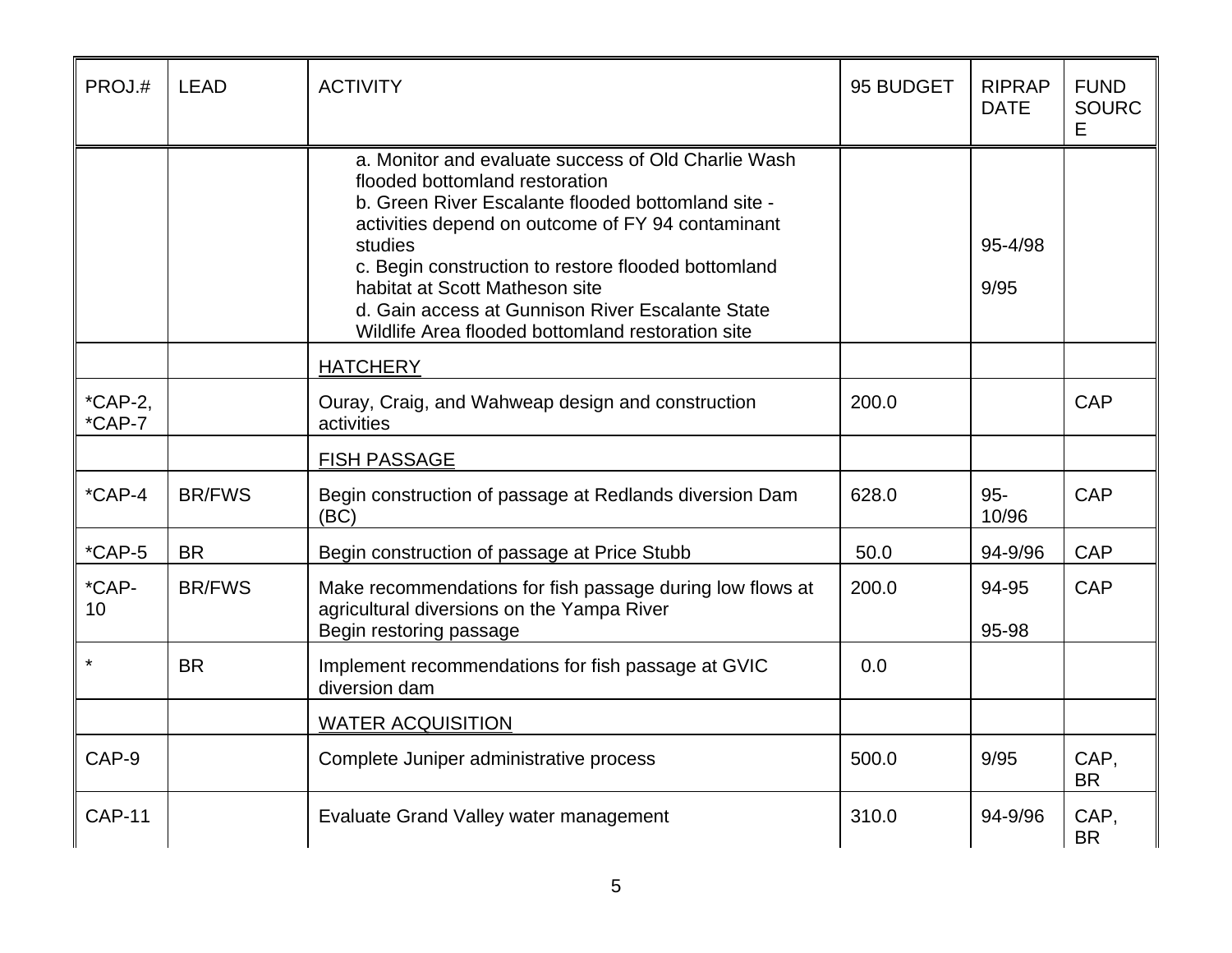| PROJ.#        | <b>LEAD</b> | <b>ACTIVITY</b>                                      | 95 BUDGET | <b>RIPRAP</b><br><b>DATE</b> | <b>FUND</b><br><b>SOURC</b><br>Е |
|---------------|-------------|------------------------------------------------------|-----------|------------------------------|----------------------------------|
| <b>CAP-12</b> |             | Collbran - enter contract                            | 65.0      | 9/95                         | <b>CAP</b>                       |
| <b>CAP-13</b> |             | Silt - file for water right change<br>Enter contract | 40.0      | 12/94<br>9/95,<br>lit.dep    | <b>CAP</b><br><b>CAP</b>         |
| <b>CAP-14</b> |             | Evaluate coordinated reservoir operations            | 200.0     | 94-6/96                      | <b>CAP</b>                       |
|               |             | <b>INFORMATION AND EDUCATION</b>                     |           |                              |                                  |
| 12            | <b>FWS</b>  | Information and Education                            | 100.0     | ongoing                      | ann                              |
|               |             | <b>PROGRAM MANAGEMENT</b>                            |           |                              |                                  |
|               | <b>UT</b>   | Utah                                                 | 58.9      | ongoing                      | ann                              |
| 2             | <b>BR</b>   | Reclamation                                          | 110.0     | ongoing                      | ann                              |
| 3             | <b>FWS</b>  | <b>Fish and Wildlife Service</b>                     | 285.0     | ongoing                      | ann                              |
| 4             | CO          | Colorado                                             | 128.3     | ongoing                      | ann                              |
| 5             | WY.         | Wyoming                                              | 13.3      | ongoing                      | ann                              |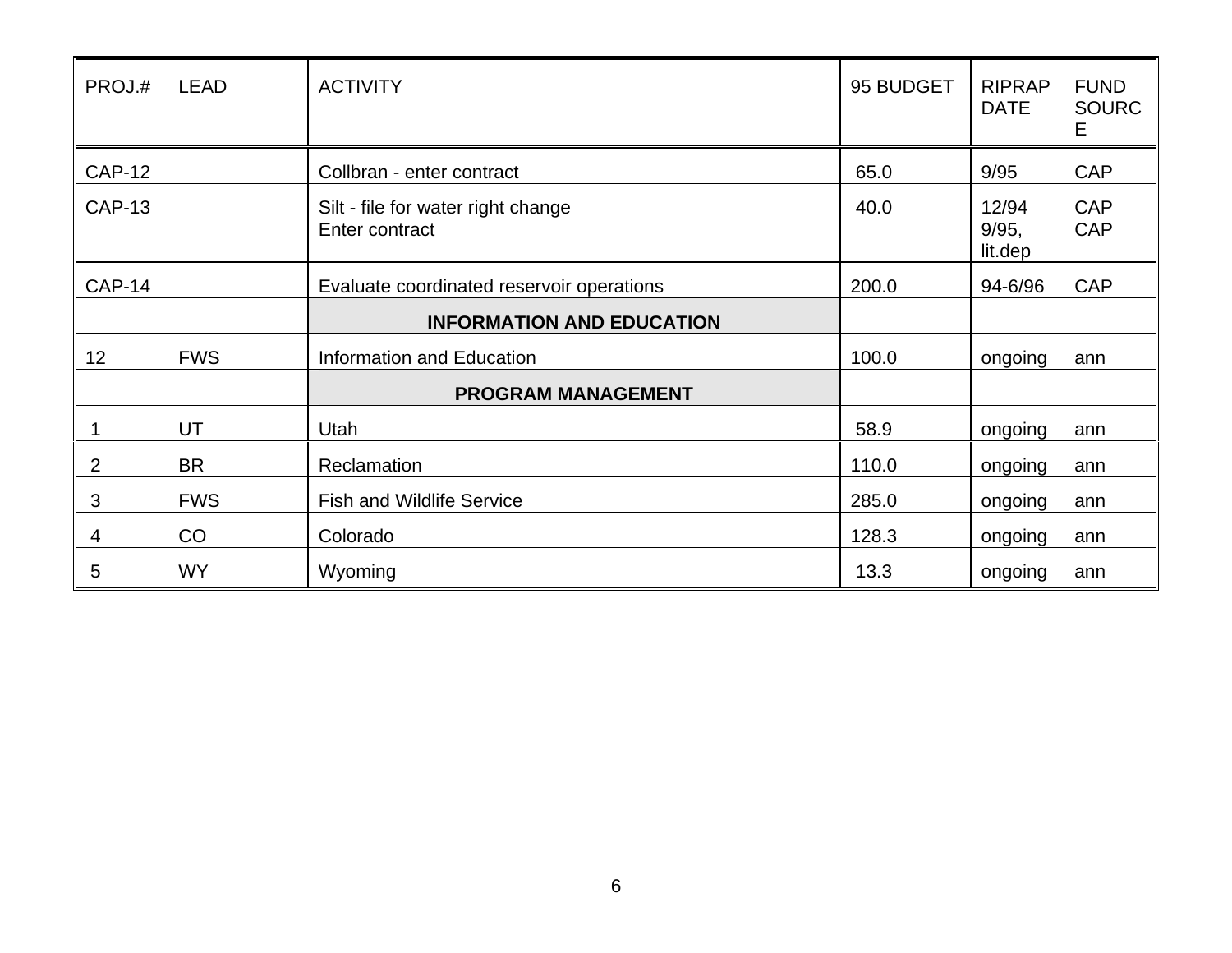## **FY 95 WORK PLAN DEVELOPMENT PROCESS**

- APR 12 New and revised scopes of work for biology projects due to Program Director.
- APR 18 Biology scopes of work package mailed to Biology Committee and its subcommittees.
- MAY 6 Subcommittee review of scopes of work due to Biology Committee members.
- MAY 10-11 Biology Committee reviews new and revised scopes of work and develops list of requested changes.
- JUN 3 Due to Program Director: scopes of work changed at Biology Committee request, biology "ongoing, on-track" scopes of work, water acquisition, capital project, information and education, and program management scopes of work.
- JUN 10 Scopes of work packages mailed to Biology Committee, Water Acquisition Committee, Information and Education Committee, and Management Committee.
- JUN 22-23 Biology Committee meets to review all biology scopes of work and develop their recommended work plan.
- JUL 15 Biology Committee, Water Acquisition Committee, and Information and Education Committee recommended work plans due to Management Committee.
- AUG 1 Management Committee develops recommended FY 95 Work Plan.
- SEP 8 Implementation Committee approves Management Committee's recommended work plan.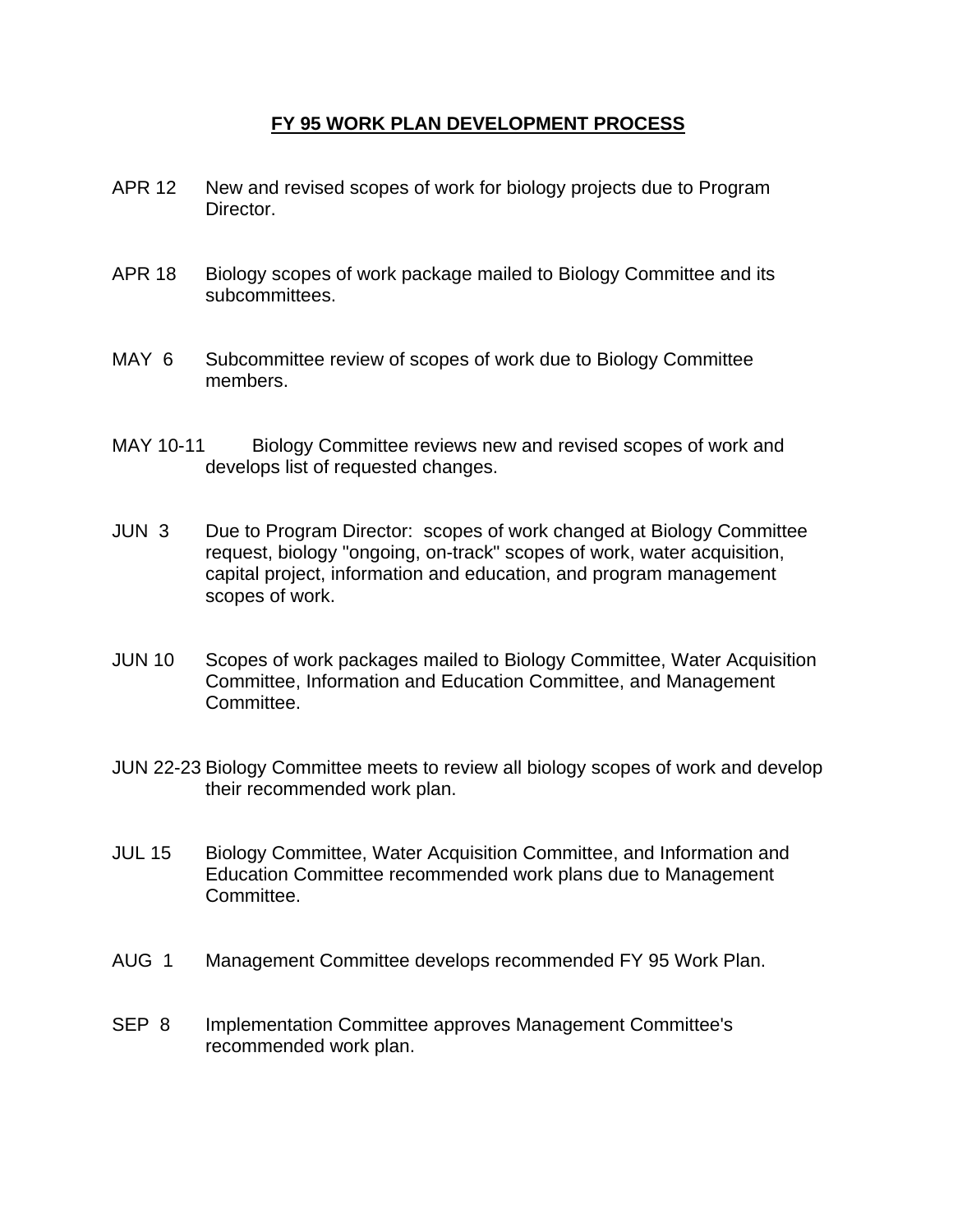#### (Use FY94 # or leave blank)  **RECOVERY IMPLEMENTATION PROGRAM FOR THE ENDANGERED FISH SPECIES**

# **IN THE UPPER COLORADO RIVER BASIN**

# **FY-1995 SCOPE-OF-WORK RESEARCH PROPOSAL**

| Lead Agency: ______________     | Category (check one): |                     |
|---------------------------------|-----------------------|---------------------|
| Submitted by: <u>containing</u> |                       | Ongoing project     |
| Address:                        |                       | Requested new start |
| Phone:                          |                       | Outside funding     |
| Date:                           |                       | Unsolicited project |

- I. Title of Proposal:
- II. Relationship to RIPRAP: *[Action plan(s), task number(s) and title(s) in the RIPRAP which are correlated with this project]*
- III. Study Goals, Objectives, End Product:
- IV. Description of past performance on this or similar projects:
- V. Study area (including river miles and sampling dates, if appropriate)
- VI. Study Methods/Approach (provide a clear description of sampling methods, gear types, numbers and life stages of fish to be collected, statistical analyses to be used, etc.)
- VII. Task Description (FY-1995)
- VIII. Study Schedule (start/end by task)
- IX. FY-95 Work
	- Description of work
	- Deliverables (due date)
	- Budget **(by task)**
		- Labor
		- Travel
		- Equipment
		- Other
		- Total

FY-96 Work (for multi-year study) - not to exceed 2 paragraphs

- Brief description of work
- Deliverables
- Budget estimate

FY-97 etc. (for multi-year study) - not to exceed 2 paragraphs

No.: